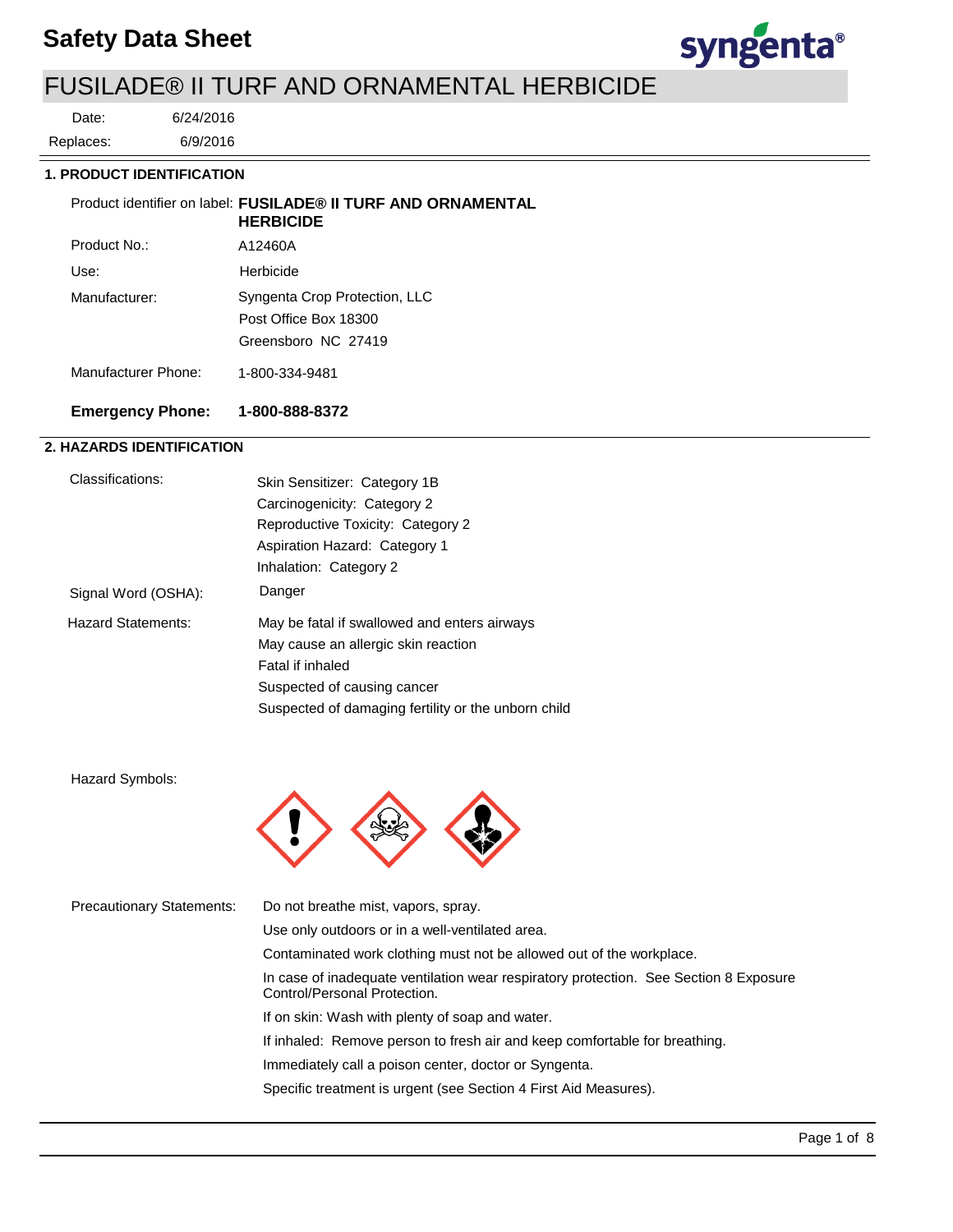

| Date:                           | 6/24/2016 |                                                                           |
|---------------------------------|-----------|---------------------------------------------------------------------------|
| Replaces:                       | 6/9/2016  |                                                                           |
|                                 |           | If skin irritation or rash occurs: Get medical advice.                    |
|                                 |           | Wash contaminated clothing before reuse.                                  |
|                                 |           | Obtain special instructions before use.                                   |
|                                 |           | Do not handle until all safety precautions have been read and understood. |
|                                 |           | If exposed or concerned: Get medical advice/attention.                    |
|                                 |           | Wear protective gloves, protective clothing, eye protection.              |
|                                 |           | If swallowed: Immediately call a poison center, doctor or Syngenta.       |
|                                 |           | Do NOT induce vomiting.                                                   |
|                                 |           | Store locked up.                                                          |
|                                 |           | Dispose of contents and container in accordance with local regulations.   |
| <b>Other Hazard Statements:</b> | None      |                                                                           |

## **3. COMPOSITION/INFORMATION ON INGREDIENTS**

| <b>Chemical Name</b>                                                        | Common Name                             | <b>CAS Number</b>   | Concentration |
|-----------------------------------------------------------------------------|-----------------------------------------|---------------------|---------------|
| Petroleum distillates, light paraffinic                                     | Petroleum distillates, light paraffinic | 64741-89-5          | $<40.0\%$     |
| Other ingredients                                                           | Other ingredients                       | <b>Trade Secret</b> | $>5.5\%$      |
| Solvent Naptha (Petroleum), Heavy<br>Aromatic                               | Aromatic Solvent                        | 64742-94-5          | $<30.0\%$     |
| Butyl(RS)-2-[4-[[5-(trifluoromethyl)-2-<br>pyridinyl]oxy]phenoxy]propanoate | Fluazifop-P-Butyl                       | 79241-46-6          | 24.5%         |

Ingredients not precisely identified are proprietary or non-hazardous. Values are not product specifications.

## **4. FIRST AID MEASURES**

Have the product container, label or Safety Data Sheet with you when calling Syngenta (800-888-8372), a poison control center or doctor, or going for treatment.

| Ingestion:           | If swallowed: Call Syngenta (800-888-8372), a poison control center or doctor immediately for treatment<br>advice. Do not give any liquid to the person. Do not induce vomiting unless told to do so after calling 800-888-<br>8372 or by a poison control center or doctor. Do not give anything by mouth to an unconscious person. |
|----------------------|--------------------------------------------------------------------------------------------------------------------------------------------------------------------------------------------------------------------------------------------------------------------------------------------------------------------------------------|
| Eye Contact:         | If in eyes: Hold eye open and rinse slowly and gently with water for 15-20 minutes. Remove contact lenses, if<br>present, after 5 minutes, then continue rinsing eye. Call Syngenta (800-888-8372), a poison control center or<br>doctor for treatment advice.                                                                       |
| <b>Skin Contact:</b> | If on skin or clothing: Take off contaminated clothing. Rinse skin immediately with plenty of water for 15-20<br>minutes. Call Syngenta (800-888-8372), a poison control center or doctor for treatment advice.                                                                                                                      |
| Inhalation:          | If inhaled: Move person to fresh air. If person is not breathing, call 911 or an ambulance, then give artificial<br>respiration, preferably mouth-to-mouth if possible. Call Syngenta (800-888-8372), a poison control center or<br>doctor for further treatment advice.                                                             |
|                      |                                                                                                                                                                                                                                                                                                                                      |

Most important symptoms/effects:

Allergic skin reaction

Indication of immediate medical attention and special treatment needed:

There is no specific antidote if this product is ingested.

Treat symptomatically.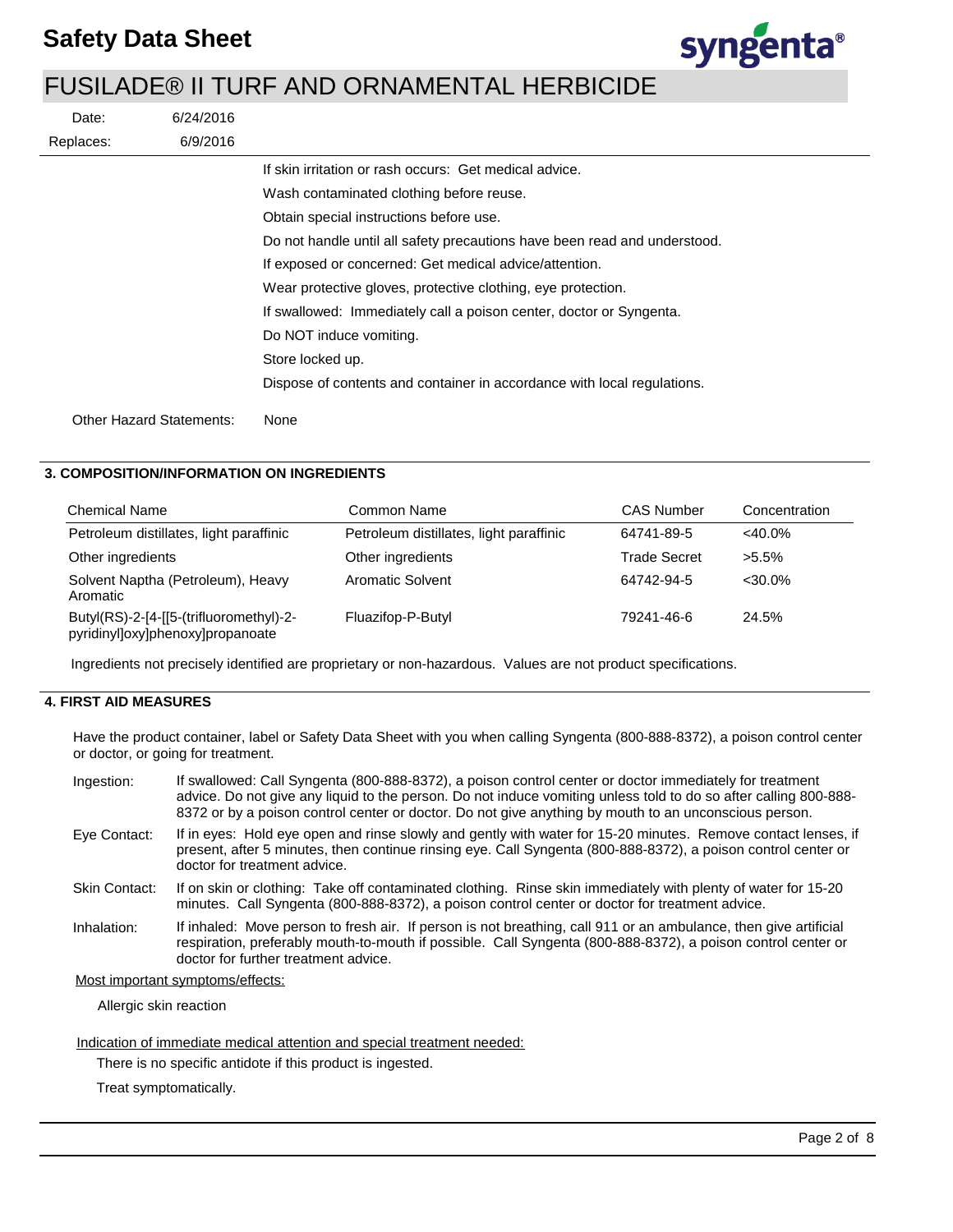

Date:

6/9/2016 Replaces:

> Persons suffering a temporary allergic reaction may respond to treatment with antihistamines or steroid creams and/or systemic steroids.

Contains petroleum distillate - vomiting may cause aspiration pneumonia.

### **5. FIRE FIGHTING MEASURES**

Suitable (and unsuitable) extinguishing media:

6/24/2016

Use dry chemical, foam or CO2 extinguishing media. If water is used to fight fire, dike and collect runoff.

Specific Hazards:

During a fire, irritating and possibly toxic gases may be generated by thermal decomposition or combustion.

Special protective equipment and precautions for firefighters:

Wear full protective clothing and self-contained breathing apparatus. Evacuate nonessential personnel from the area to prevent human exposure to fire, smoke, fumes or products of combustion.

#### **6. ACCIDENTAL RELEASE MEASURES**

Personal precautions, protective equipment, and emergency procedures: Follow exposure controls/personal protection outlined in Section 8.

Methods and materials for containment and cleaning up:

Control the spill at its source. Contain the spill to prevent from spreading or contaminating soil or from entering sewage and drainage systems or any body of water. Clean up spills immediately, observing precautions in Protective Equipment Section. Cover entire spill with absorbing material and place into compatible disposal container. Scrub area with hard water detergent (e.g. commercial products such as Tide, Joy, Spic and Span). Pick up wash liquid with additional absorbent and place into compatible disposal container. Once all material is cleaned up and placed in a disposal container, seal container and arrange for disposition.

#### **7. HANDLING AND STORAGE**

Precautions for safe handling:

Store the material in a well-ventilated, secure area out of reach of children and domestic animals. Do not store food, beverages or tobacco products in the storage area. Prevent eating, drinking, tobacco use, and cosmetic application in areas where there is a potential for exposure to the material. Wash thoroughly with soap and water after handling.

Conditions for safe storage, including any incompatibilities: Store locked up.

### **8. EXPOSURE CONTROLS/PERSONAL PROTECTION**

**THE FOLLOWING RECOMMENDATIONS FOR EXPOSURE CONTROLS/PERSONAL PROTECTION ARE INTENDED FOR THE MANUFACTURE, FORMULATION AND PACKAGING OF THIS PRODUCT.** 

### **FOR COMMERCIAL APPLICATIONS AND/OR ON-FARM APPLICATIONS CONSULT THE PRODUCT LABEL.**

Occupational Exposure Limits:

| <b>Chemical Name</b>                    | OSHA PEL        | <b>ACGIH TLV</b> | Other                   | Source         |
|-----------------------------------------|-----------------|------------------|-------------------------|----------------|
| Petroleum distillates, light paraffinic | Not Established | Not Established  | Not Established         | Not Applicable |
| Other ingredients                       | Not Established | Not Established  | Not Established         | Not Applicable |
| <b>Aromatic Solvent</b>                 | Not Established | Not Established  | 50 mg/m3 (8 ppm)<br>TWA | Manufacturer   |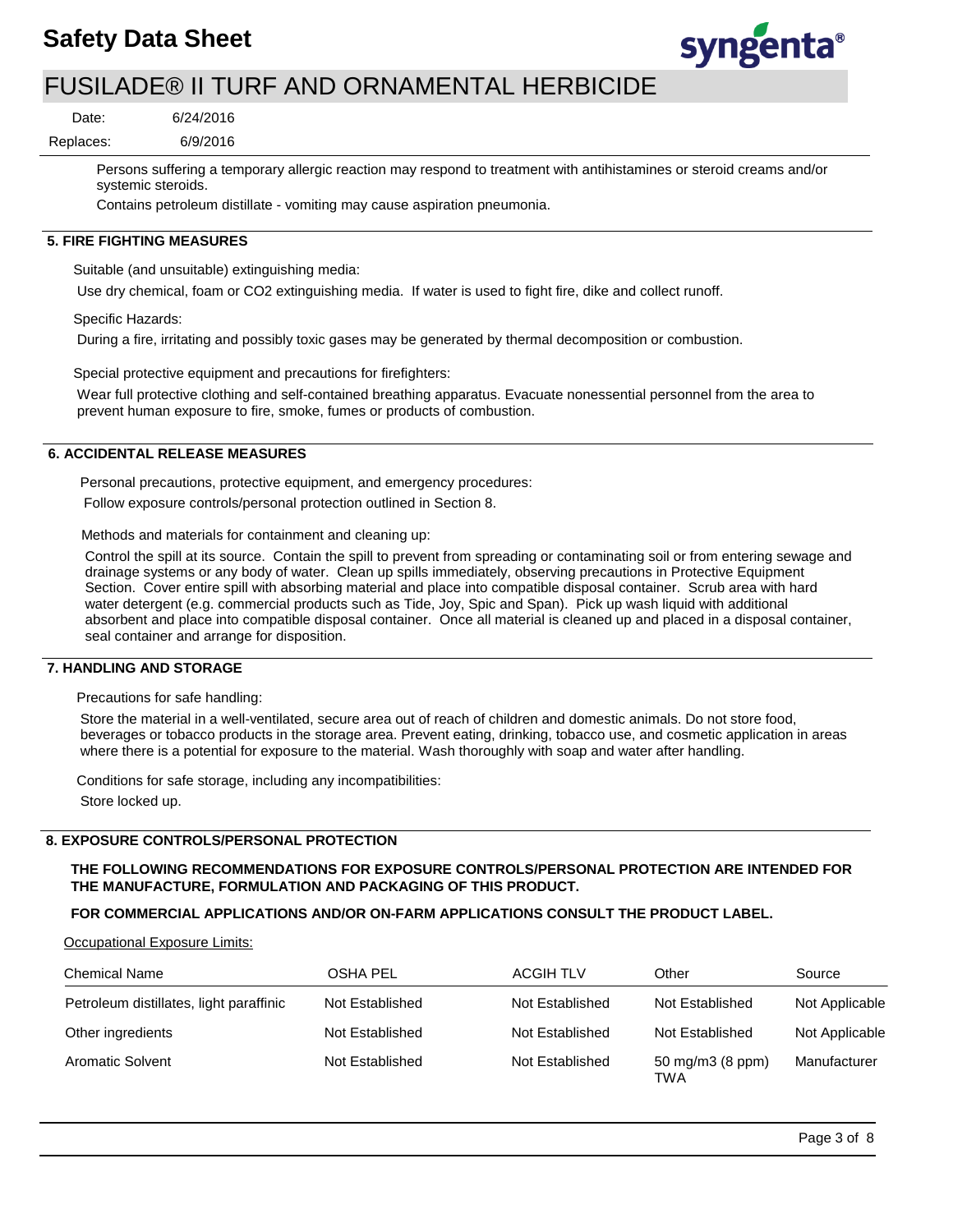

|                   |                                                                                                                                                                                                                                                                                                                                | <u>UUILADLWII TUNI AND UNIVAIILIVIAL HEINDIUIDE</u>                                                                                                                                                         |                                                 |                             |          |
|-------------------|--------------------------------------------------------------------------------------------------------------------------------------------------------------------------------------------------------------------------------------------------------------------------------------------------------------------------------|-------------------------------------------------------------------------------------------------------------------------------------------------------------------------------------------------------------|-------------------------------------------------|-----------------------------|----------|
| Date:             | 6/24/2016                                                                                                                                                                                                                                                                                                                      |                                                                                                                                                                                                             |                                                 |                             |          |
| Replaces:         | 6/9/2016                                                                                                                                                                                                                                                                                                                       |                                                                                                                                                                                                             |                                                 |                             |          |
| Fluazifop-P-Butyl |                                                                                                                                                                                                                                                                                                                                | Not Established                                                                                                                                                                                             | Not Established                                 | $0.5$ mg/m <sup>3</sup> TWA | Syngenta |
|                   | Appropriate engineering controls:                                                                                                                                                                                                                                                                                              | Use effective engineering controls to comply with occupational exposure limits (if applicable).                                                                                                             |                                                 |                             |          |
|                   | Individual protection measures:                                                                                                                                                                                                                                                                                                |                                                                                                                                                                                                             |                                                 |                             |          |
| Ingestion:        | Prevent eating, drinking, tobacco usage and cosmetic application in areas where there is a potential for exposure to the<br>material. Wash thoroughly with soap and water after handling.                                                                                                                                      |                                                                                                                                                                                                             |                                                 |                             |          |
| Eye Contact:      |                                                                                                                                                                                                                                                                                                                                |                                                                                                                                                                                                             |                                                 |                             |          |
|                   |                                                                                                                                                                                                                                                                                                                                | Where eye contact is likely, use chemical splash goggles.                                                                                                                                                   |                                                 |                             |          |
| Skin Contact:     |                                                                                                                                                                                                                                                                                                                                |                                                                                                                                                                                                             |                                                 |                             |          |
|                   | coveralls, socks and chemical-resistant footwear.                                                                                                                                                                                                                                                                              | Where contact is likely, wear chemical-resistant gloves (such as barrier laminate, nitrile rubber, neoprene rubber or Viton),                                                                               |                                                 |                             |          |
| Inhalation:       |                                                                                                                                                                                                                                                                                                                                |                                                                                                                                                                                                             |                                                 |                             |          |
|                   | A combination particulate/organic vapor respirator should be used until effective engineering controls are installed to<br>comply with occupational exposure limits, or until exposure limits are established. Use a NIOSH approved respirator with an<br>organic vapor (OV) cartridge or canister with any R, P or HE filter. |                                                                                                                                                                                                             |                                                 |                             |          |
|                   |                                                                                                                                                                                                                                                                                                                                | Use a self-contained breathing apparatus in cases of emergency spills, when exposure levels are unknown, or under any<br>circumstances where air-purifying respirators may not provide adequate protection. |                                                 |                             |          |
|                   | 9. PHYSICAL AND CHEMICAL PROPERTIES                                                                                                                                                                                                                                                                                            |                                                                                                                                                                                                             |                                                 |                             |          |
|                   | Appearance: Dark brown liquid, free of sediment                                                                                                                                                                                                                                                                                |                                                                                                                                                                                                             |                                                 |                             |          |
| Odor: Aromatic    |                                                                                                                                                                                                                                                                                                                                |                                                                                                                                                                                                             |                                                 |                             |          |
|                   | Odor Threshold: Not Available                                                                                                                                                                                                                                                                                                  |                                                                                                                                                                                                             |                                                 |                             |          |
|                   | pH: 6.2 (1% w/w dilution in deionized water)<br>Melting point/freezing point: Not Applicable                                                                                                                                                                                                                                   |                                                                                                                                                                                                             |                                                 |                             |          |
|                   | Initial boiling point and boiling range: Not Available                                                                                                                                                                                                                                                                         |                                                                                                                                                                                                             |                                                 |                             |          |
|                   | Flash Point (Test Method):                                                                                                                                                                                                                                                                                                     | > 212°F (TCC)                                                                                                                                                                                               |                                                 |                             |          |
|                   | Flammable Limits (% in Air):                                                                                                                                                                                                                                                                                                   | Not Available                                                                                                                                                                                               |                                                 |                             |          |
| Flammability:     |                                                                                                                                                                                                                                                                                                                                | Not Applicable                                                                                                                                                                                              |                                                 |                             |          |
|                   | Vapor Pressure: Fluazifop-P-Butyl                                                                                                                                                                                                                                                                                              | 4.5 x 10(-7) mmHg @ $68^{\circ}F$ (20 $^{\circ}C$ )                                                                                                                                                         |                                                 |                             |          |
|                   | Vapor Density: Not Available                                                                                                                                                                                                                                                                                                   |                                                                                                                                                                                                             |                                                 |                             |          |
|                   | Relative Density: 0.981 g/cm <sup>3</sup>                                                                                                                                                                                                                                                                                      |                                                                                                                                                                                                             |                                                 |                             |          |
| Solubility (ies): | Fluazifop-P-Butyl                                                                                                                                                                                                                                                                                                              |                                                                                                                                                                                                             | Almost insoluble in water (1 mg/l @ pH 5 - 6.5) |                             |          |
|                   | Partition coefficient: n-octanol/water: Not Available                                                                                                                                                                                                                                                                          |                                                                                                                                                                                                             |                                                 |                             |          |
|                   | Autoignition Temperature: Not Available                                                                                                                                                                                                                                                                                        |                                                                                                                                                                                                             |                                                 |                             |          |
|                   | Decomposition Temperature:                                                                                                                                                                                                                                                                                                     | Not Available                                                                                                                                                                                               |                                                 |                             |          |
|                   | Viscosity: Not Available                                                                                                                                                                                                                                                                                                       |                                                                                                                                                                                                             |                                                 |                             |          |
| Other: None       |                                                                                                                                                                                                                                                                                                                                |                                                                                                                                                                                                             |                                                 |                             |          |
|                   |                                                                                                                                                                                                                                                                                                                                |                                                                                                                                                                                                             |                                                 |                             |          |
|                   |                                                                                                                                                                                                                                                                                                                                |                                                                                                                                                                                                             |                                                 |                             |          |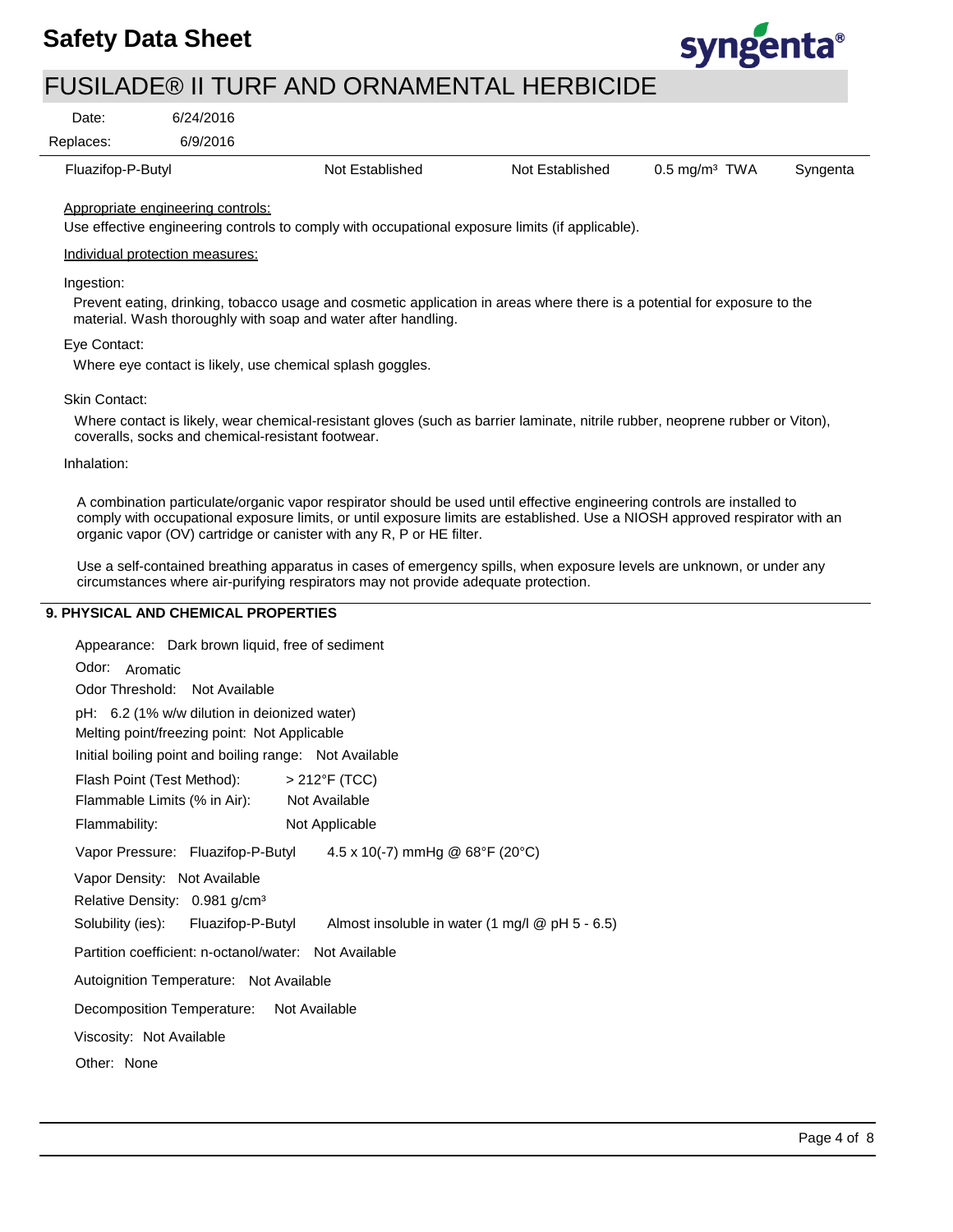## **Safety Data Sheet**



Replaces: Date:

6/9/2016 6/24/2016

#### **10. STABILITY AND REACTIVITY**

Reactivity: Not reactive.

Chemical stability: Stable under normal use and storage conditions.

Possibility of hazardous reactions: Will not occur.

Conditions to Avoid: None known.

Incompatible materials: None known.

Hazardous Decomposition Products: None known.

### **11. TOXICOLOGICAL INFORMATION**

## Health effects information

Likely routes of exposure: Dermal, Inhalation

Symptoms of exposure: Rash, redness or itching

Delayed, immediate and chronic effects of exposure:

Developmental toxicity, Possible carcinogenicity, Allergic skin reaction

syngenta®

#### Numerical measures of toxicity (acute toxicity/irritation studies (finished product))

| Ingestion:                 | Oral (LD50 Rat):                           | > 5000 mg/kg body weight  |
|----------------------------|--------------------------------------------|---------------------------|
| Dermal:                    | Dermal (LD50 Rabbit) :                     | > 2000 mg/kg body weight  |
| Inhalation:                | Inhalation (LC50 Animal Not<br>Available): | $0.54$ mg/l air - 4 hours |
| Eye Contact:               | Slightly Irritating (Rabbit)               |                           |
| <b>Skin Contact:</b>       | Moderately Irritating (Rabbit)             |                           |
| <b>Skin Sensitization:</b> | See "Other Toxicity Information", Sec. 11  |                           |

#### Reproductive/Developmental Effects

Fluazifop-P-Butyl : Embryo/foetoxic effects have been reported in rats. Did not show teratogenic effects in animal experiments.

#### Chronic/Subchronic Toxicity Studies

Fluazifop-P-Butyl : Effects on red cells, bone marrow, liver and spleen observed in long-term high dose feeding tests in dogs. No adverse health effects are expected in humans at airborne levels below the occupational exposure limit.

#### **Carcinogenicity**

Fluazifop-P-Butyl : Did not show mutagenic effects in animal experiments. Did not show carcinogenic effects in animal experiments.

| <b>Chemical Name</b>                    | NTP/IARC/OSHA Carcinogen |
|-----------------------------------------|--------------------------|
| Petroleum distillates, light paraffinic | No                       |
| Other ingredients                       | No                       |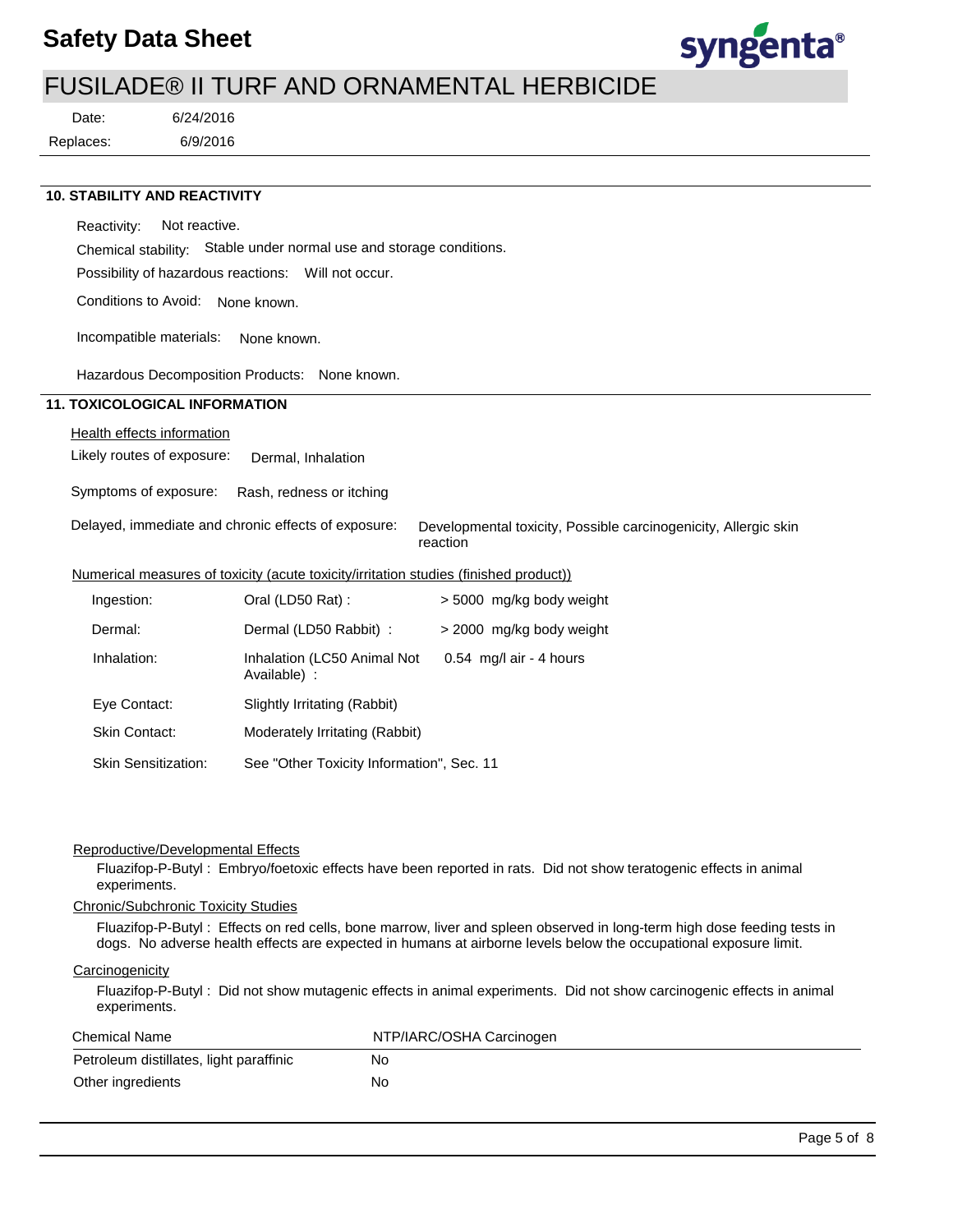

| 6/24/2016<br>Date:                                                                                                      |                                                                                            |  |
|-------------------------------------------------------------------------------------------------------------------------|--------------------------------------------------------------------------------------------|--|
| 6/9/2016<br>Replaces:                                                                                                   |                                                                                            |  |
| Solvent Naptha (Petroleum), Heavy Aromatic                                                                              | No.                                                                                        |  |
| Butyl(RS)-2-[4-[[5-(trifluoromethyl)-2-<br>pyridinyl]oxy]phenoxy]propanoate                                             | <b>No</b>                                                                                  |  |
| <b>Other Toxicity Information</b><br>Repeated and/or prolonged contact may cause skin sensitization.                    |                                                                                            |  |
| <b>Toxicity of Other Components</b>                                                                                     |                                                                                            |  |
| <b>Aromatic Solvent</b>                                                                                                 |                                                                                            |  |
| May cause irritation to the eyes, skin and respiratory system.<br>May cause dizziness or drowsiness. Aspiration hazard. |                                                                                            |  |
| Other ingredients                                                                                                       |                                                                                            |  |
| Not Established                                                                                                         |                                                                                            |  |
| Petroleum distillates, light paraffinic                                                                                 |                                                                                            |  |
|                                                                                                                         | May cause respiratory tract irritation. Harmful if swallowed. Pulmonary aspiration hazard. |  |
| <b>Target Organs</b>                                                                                                    |                                                                                            |  |
| Active Ingredients                                                                                                      |                                                                                            |  |
| Fluazifop-P-Butyl:                                                                                                      | Blood, bone marrow, liver, spleen                                                          |  |
| Inert Ingredients                                                                                                       |                                                                                            |  |
| Aromatic Solvent:                                                                                                       | Eye, skin, respiratory system, nervous system                                              |  |
| Other ingredients:                                                                                                      | Not Established                                                                            |  |
| Petroleum distillates, light<br>paraffinic:                                                                             | <b>Respiratory tract</b>                                                                   |  |
| <b>12. ECOLOGICAL INFORMATION</b>                                                                                       |                                                                                            |  |

#### Eco-Acute Toxicity

Fluazifop-P-Butyl : Invertebrate (Water Flea) Daphnia Magna 48-hour EC50 6.02 ppm Green Algae 4-day EC50 > 1.8 ppm Bird (Mallard Duck) 14-day LD50 > 3528 mg/kg

Environmental Fate

Fluazifop-P-Butyl :

The information presented here is for the active ingredient, fluazifop-p-butyl. Not persistent in soil or water.

### **13. DISPOSAL CONSIDERATIONS**

#### Disposal:

Do not reuse product containers. Dispose of product containers, waste containers, and residues according to local, state, and federal health and environmental regulations.

Characteristic Waste: Not Applicable

Listed Waste: Not Applicable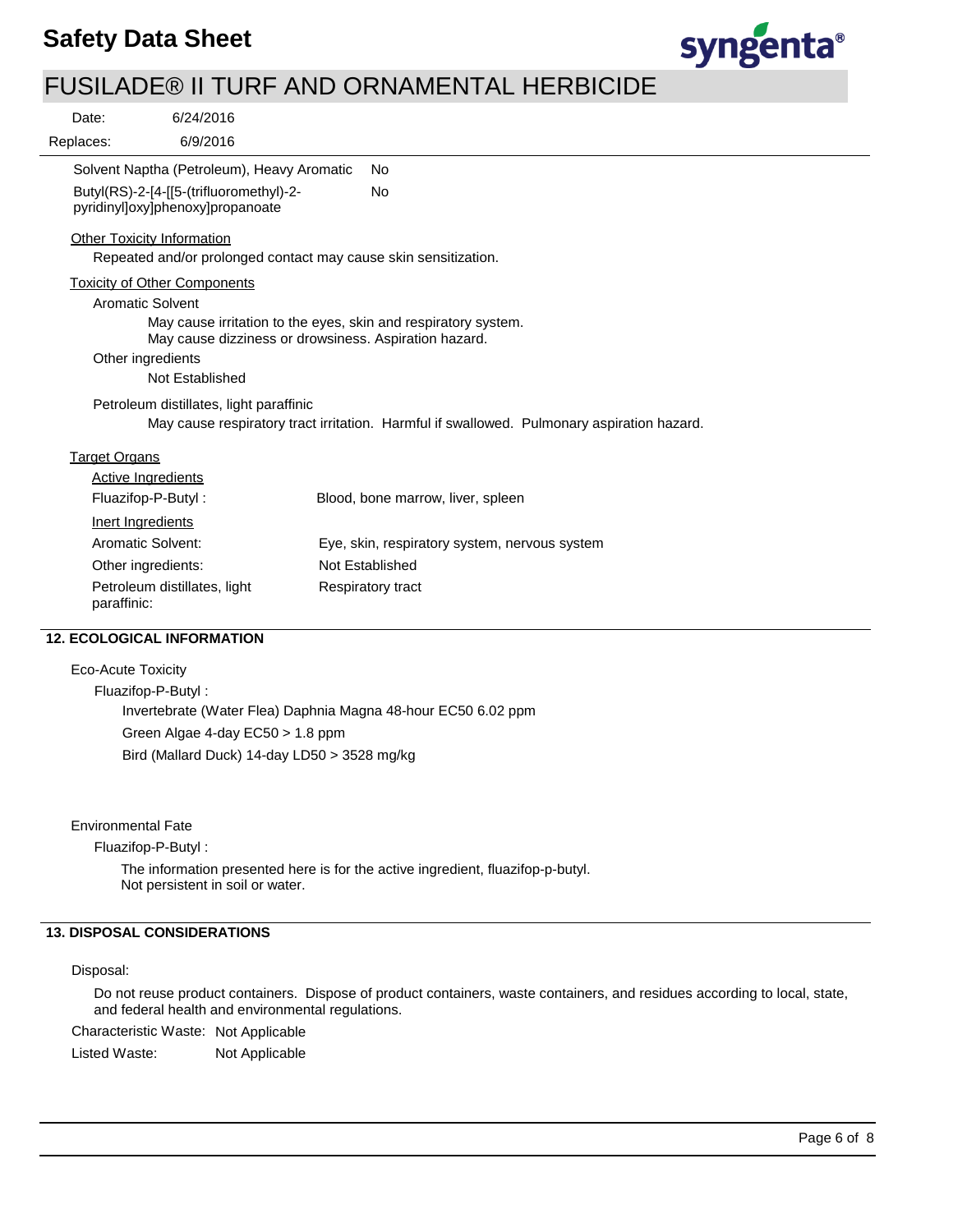

6/24/2016 Date:

6/9/2016 Replaces:

#### **14. TRANSPORT INFORMATION**

DOT Classification

Ground Transport - NAFTA < 300 gallons: Not regulated > 300 gallons: Proper Shipping Name: Other Regulated Substances, Liquid, N.O.S. (RQ - Naphthalene) Hazard Class: Class 9 Identification Number: NA 3082 Packing Group: PG III

**Comments** 

Water Transport - International Proper Shipping Name: Environmentally Hazardous Substance, Liquid, N.O.S. (Fluazifop), Marine Pollutant Hazard Class: Class 9 Identification Number: UN 3082 Packing Group: PG III

Air Transport Proper Shipping Name: Environmentally Hazardous Substance, Liquid, N.O.S. (Fluazifop) Hazard Class: Class 9 Identification Number: UN 3082 Packing Group: PG III

## **15. REGULATORY INFORMATION**

#### Pesticide Registration:

This chemical is a pesticide product registered by the Environmental Protection Agency and is subject to certain labeling requirements under federal pesticide law. These requirements differ from the classification criteria and hazard information required for safety data sheets, and for workplace labels of non-pesticide chemicals. Following is the hazard information as required on the pesticide label:

Caution: Harmful if absorbed through skin or inhaled. Causes eye irritation. Prolonged or frequently repeated skin contact may cause allergic reactions in some individuals. Avoid contact with skin, eyes or clothing. Avoid breathing vapor or spray mist.

EPA Registration Number(s):

100-1084

EPCRA SARA Title III Classification:

| Section 311/312 Hazard Classes: | Acute Health Hazard   |
|---------------------------------|-----------------------|
|                                 | Chronic Health Hazard |

Section 313 Toxic Chemicals: Aromatic Solvent <30.0% (CAS No. 64742-94-5)

#### California Proposition 65:

This product contains a chemical(s) known to the state of California to cause cancer and birth defects or other reproductive harm.

CERCLA/SARA 304 Reportable Quantity (RQ):

Report product spills > 305 gal. (based on naphthalene [RQ = 100 lbs.] content in the formulation)

RCRA Hazardous Waste Classification (40 CFR 261):

Not Applicable

TSCA Status: